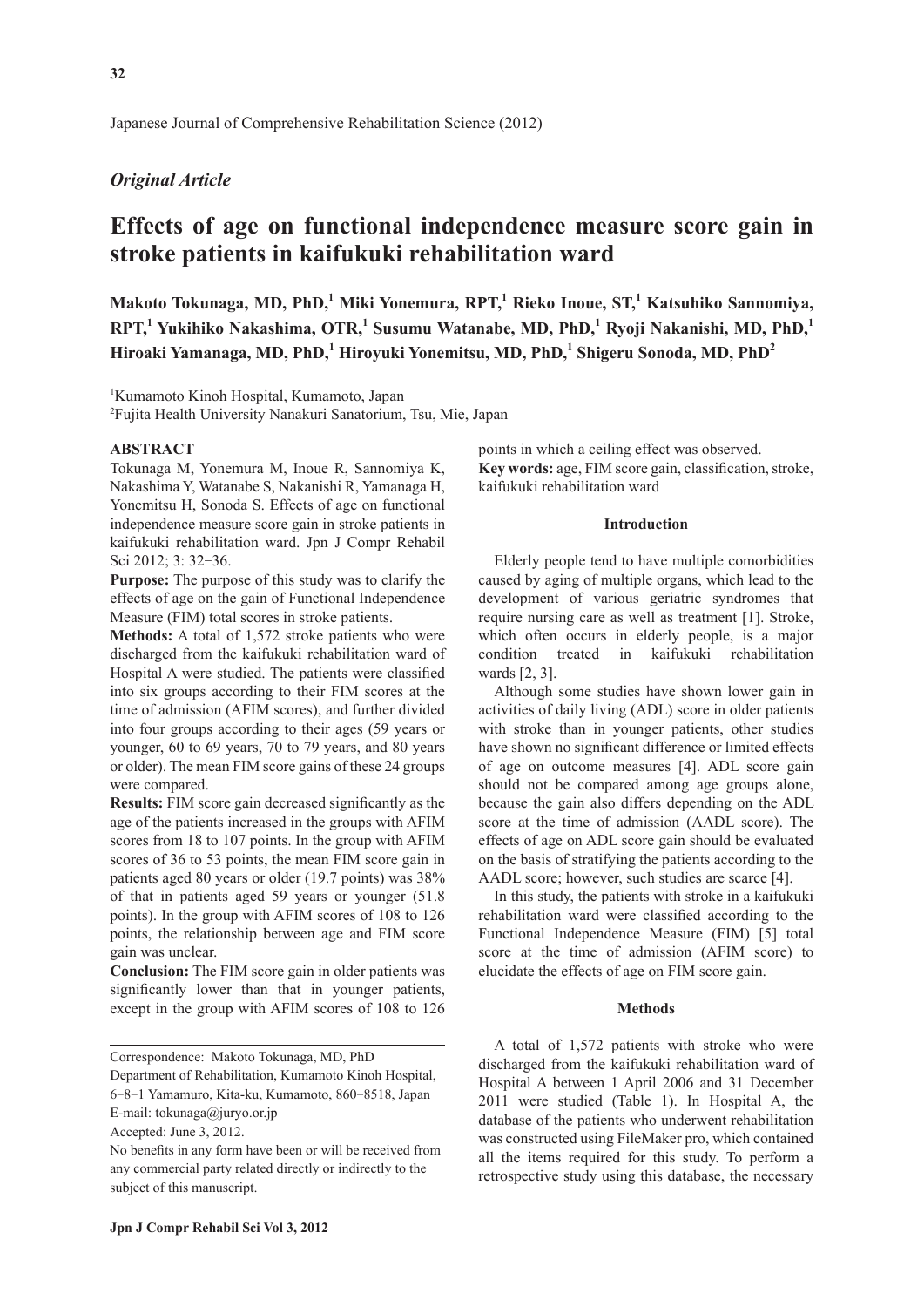|                                   | This study            | National survey [2] | Black-Schaffer, et al [4] |
|-----------------------------------|-----------------------|---------------------|---------------------------|
| Type of ward                      | <b>KRW</b>            | <b>KRW</b>          | <b>LTAC</b>               |
| Number of patients                | 1,572                 | 12,001              | 979                       |
| <b>Stroke</b>                     | Infarction 1,054,     | Infarction 66.0%,   | Infarction and            |
|                                   | Hemorrhage 518        | Hemorrhage 28.7%,   | Hemorrhage                |
|                                   |                       | SAH 5.3%            |                           |
| <b>Sex</b>                        | Male 932, Female 640  | Male 51.6%,         |                           |
|                                   |                       | Female 43.9%        |                           |
| Age                               | $69.3 \pm 12.9$ years | $71.5$ years        | 68 years                  |
| From onset of stroke to admission | $19.4 \pm 11.2$ days  | $36.9$ days         |                           |
| Length of hospital stay           | $93.5 \pm 54.0$ days  | 91.5 days           | $34.6$ days               |
| FIM score at admission            | $74.3 \pm 33.7$       | 68.1                | 60.7                      |
| FIM score at discharge            | $94.7 \pm 32.1$       | 85.2                | 89.1                      |
| FIM score gain                    | $20.3 \pm 19.3$       | 17.1                | 28.4                      |

**Table 1.** Clinical characteristics of subjects in this study compared with other studies

KRW, kaifukuki rehabilitation ward; LTAC, long-term acute care rehabilitation hospital; FIM, Functional Independence Measure. Data of this study are expressed as mean±standard deviation, or number of patients

data were downloaded in an Excel format on 20 January 2012. The background characteristics of the subjects were not markedly different from those in the national survey on kaifukuki rehabilitation wards [2], except that the duration from stroke onset to hospital admission was shorter in our study.

## **Assessment 1: Relationship of age with AFIM score and FIM score gain**

The patients were divided according to age into four groups: 59 years or younger, 60 to 69 years, 70 to 79 years, and 80 years or older. Then, Kruskal-Wallis test was conducted to determine whether there were differences in AFIM score and FIM score gain (FIM score at discharge – AFIM score) among these four groups. Moreover, chi-square test for independence was carried out to determine whether there were significant differences in the proportion of patients with AFIM scores of 18 to 35 points, 36 to 107 points, and 108 to 126 points between patients aged 59 years or younger and those aged 80 years or older. The level of significance was set at less than 1% in both tests.

# **Assessment 2: FIM score gains in six groups classifi ed according to AFIM score and four groups**  classified according to age

The patients were divided into six groups according to their AFIM score: 18 to 35 points, 36 to 53 points, 54 to 71 points, 72 to 89 points, 90 to 107 points, and 108 to 126 points. Then, the patients in each AFIM group were further divided into four age groups as in Assessment 1. The mean FIM score gains in these 24 groups were analyzed. Kruskal-Wallis test (level of significance: less than  $1\%$ ) was conducted to determine whether there were significant differences in FIM score gain among the four age groups.

# **Assessment 3: Comparison of FIM score gain between age groups of 74 years or younger and 75 years or older**

FIM score gains in patients aged 74 years or younger and those aged 75 years or older were analyzed by dividing the patients in each age group into six groups according to their AFIM scores as in Assessment 2. Mann-Whitney test (level of significance: less than 1%) was carried out to compare the FIM score gains between the two age groups.

The personal data examined in this study were processed such that no particular individuals were identifiable. This study was conducted in accordance with the regulations of the institutional review board of the hospital to which the lead author is affiliated.

#### **Results**

Among the four age groups of 59 years or younger, 60 to 69 years, 70 to 79 years, and 80 years or older, both the AFIM score and FIM score gain decreased significantly with increasing age (Table 2). The mean FIM score gain in patients aged 80 years or older was 15.7 points whereas the gain in patients aged 59 years or younger was 23.8 points, with a difference of 8.1 points (Table 2).

The percentage of patients with AFIM scores of 18 to 35 points was 27.6% (100 of 362 patients) in patients aged 80 years or older, which was significantly higher than that in patients aged 59 years or younger (10.7%, 39 of 366 patients; Fig. 1). The percentage of patients with AFIM scores of  $108$  to  $126$  points was significantly lower in patients aged 80 years or older (11.6%, 42 of 362 patients) than in those aged 59 years or younger (36.3%, 133 of 366 patients; Fig. 1). On the other hand, the percentage of patients with AFIM scores of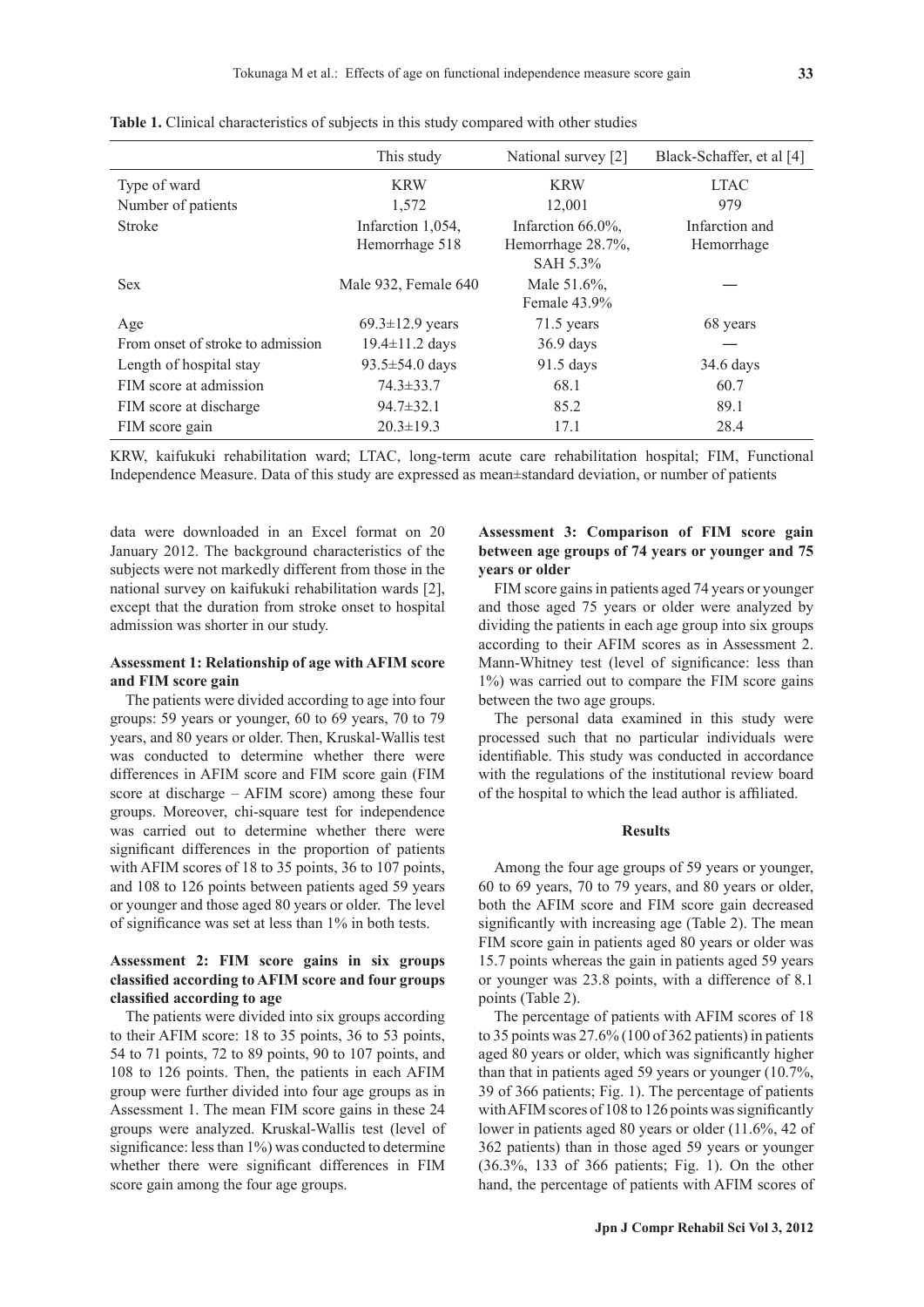|                            | Age group       |                 |                 |                 |              |
|----------------------------|-----------------|-----------------|-----------------|-----------------|--------------|
|                            | $\sim$ 59 years | $60 - 69$ years | $70 - 79$ years | $80\sim$ years  | Significance |
| Number of patients $(\% )$ | $366(23.3\%)$   | $335(21.3\%)$   | $509(32.4\%)$   | $362(23.0\%)$   |              |
| FIM score at admission     | $84.8 \pm 32.7$ | $76.6 \pm 33.0$ | $72.5 \pm 33.6$ | $64.1 \pm 32.4$ | p<0.01       |
| FIM score gain             | $23.8 \pm 21.3$ | $23.8 \pm 20.5$ | $18.9 \pm 17.6$ | $15.7 \pm 17.0$ | p<0.01       |

Table 2. FIM score gains in patients classified into four age groups

FIM, Functional Independence Measure; Data are expressed as mean±standard deviation, or number of patients with percentage in parenthesis

FIM score gain



Figure 1. Distribution of Functional Independence. Measure (FIM) scores at admission.

36 to 107 points was 60.8% (220 of 362 patients) in patients aged 80 years or older and 53.0% (194 of 366 patients) in those aged 59 years or younger, with no significant difference between two groups (Fig. 1).

When comparing the FIM score gain among the four age groups in patients with AFIM scores of 18 to 35 points, the FIM score gain decreased significantly with increasing age. The same findings were obtained in patients with AFIM scores of 36 to 53 points, 54 to 71 points, 72 to 89 points, and 90 to 107 points. However, there was no significant difference in FIM score gain among the four age groups in patients with AFIM scores of 108 to 126 points (Fig. 2).

In the group with AFIM scores of 36 to 53 points, in which the largest difference in FIM score gain among age groups was observed, the mean FIM score gain in patients aged 80 years or older (19.7 points) was 38% of that in patients aged 59 years or younger (51.8 points) (Fig. 2).

When comparing the mean FIM score gain in the 24 groups; namely, six AFIM score groups in each of the four age groups, the maximum mean FIM score gain was 51.8 points (in the group with AFIM scores of 36 to 53 points) and the minimum mean FIM score gain was 5.6 points (in the group with AFIM scores of 108 to 126 points) in patients aged 59 years or younger, with a difference of 46.2 points. The difference diminished as the age of the patients increased. In patients aged 80 years or older, the maximum mean FIM score gain was 20.9 points (in the group with AFIM scores of 72 to 89 points) and the minimum mean FIM score gain was 7.0 points (in the group with AFIM scores of 108 to 126 points), with a difference



**Figure 2.** Functional Independence Measure (FIM) score gains in patients classified into 24 groups (four age groups for each of six admission-FIM groups). The numbers denote average FIM score gain.



**Figure 3.** Functional Independence Measure (FIM) score gains in patients classified into 12 groups (two age groups for each of six admission-FIM groups). Data are expressed as mean  $\pm$  standard deviation.

of 13.9 points (Fig. 2).

Although the FIM score gain reached a peak in the AFIM group of 36 to 53 points in patients aged 59 years or younger and in those aged 60 to 69 years, the gain peaked in the AFIM group of 54 to 71 points in patients aged 70 to 79 years, and in the AFIM group of 72 to 89 points in patients aged 80 years or older (Fig. 2).

Next, an analysis was conducted by dividing the patients into two age groups: 74 years of younger and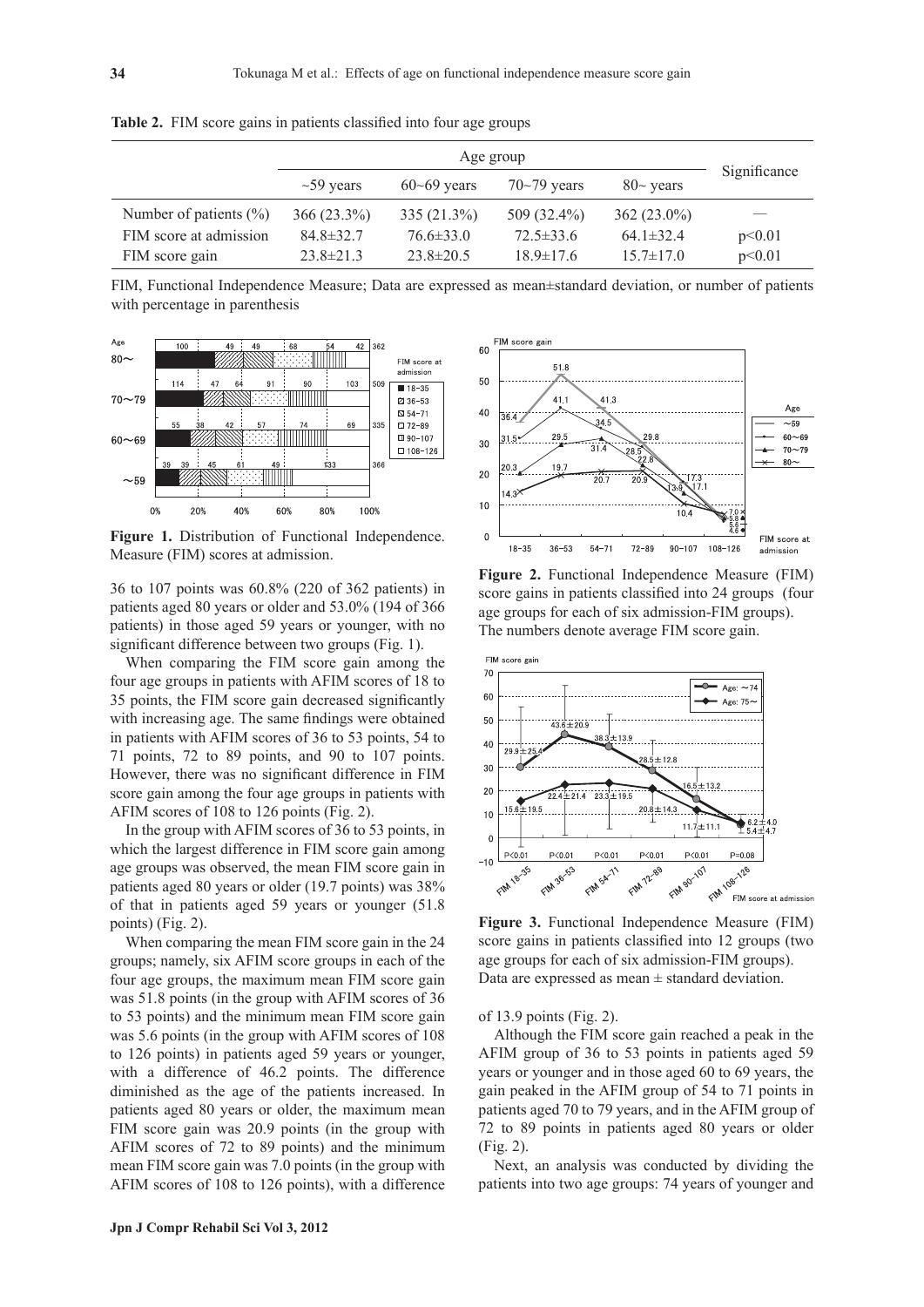75 years or older (Fig. 3). There was a significant difference between the mean FIM score gain in patients aged 74 years or younger (930 patients; 23.0±20.2 points) and those aged 75 years or older (642 patients;  $16.5\pm17.2$  points). In the group with AFIM scores of 36 to 53 points, in which the difference in FIM score gain among the two age groups was the largest, the mean FIM score gain in patients aged 75 years or older (22.4 points) was 51% of that in patients aged 74 years

#### **Discussion**

or younger (43.6 points).

In this study, the effects of age on FIM score gain in stroke patients were elucidated numerically by studying a large number of patients stratified into 24 groups according to age and AFIM score. The major findings of this study were as follows: 1) the FIM score gain was significantly lower in older patients than in younger patients in the groups with AFIM scores of 18 to 107 points; 2) the relationship between age and FIM score gain was unclear in the group with AFIM scores of 108 to 126 points because of the ceiling effect; 3) the FIM score gain in patients aged 80 years or older was 38% of that in patients aged 59 years or younger (in the group with AFIM scores of 36 to 53 points); 4) FIM score gain reached a peak in the AFIM group of 36 to 53 points in patients aged 69 years or younger, in the AFIM group of 54 to 71 points in patients aged 70 to 79 years, and in the AFIM group of 72 to 89 points in patients aged 80 years or older; and 5) the FIM score gain in patients aged 75 years or older was 51% of that in patients aged 74 years or younger (in the group with AFIM scores of 36 to 53 points).

FIM score gain tends to be low in patients requiring complete assistance, because improvement cannot be expected in many of them, and also in patients requiring minimal assistance because of the ceiling effect [6]. On the other hand, FIM score gain in patients requiring moderate assistance tends to be high. In particular, FIM score gain is the highest in stroke patients with a AFIM motor score of approximately 40 points (ranging from 13 to 91 points) [7]. Therefore, it is necessary to classify stroke patients according to AFIM score to evaluate the effects of age on FIM score gain. Indeed, when patients were classified according to age only, the difference in mean FIM score gain was 6.5 points (23.0-16.5 points) between two age groups (74 years or younger and 75 years or older) and 8.1 points (23.8- 15.7 points) among four age groups. In contrast, the difference reached 32.1 points (51.8-19.7 points, in the group with AFIM scores of 36 to 53 points) when patients were classified according to age and AFIM score.

It may seem natural that the FIM score gain is lower in older patients than in younger patients. However, even when limiting literature review to only reliable reports, some studies showed that the age of the patients affected the outcome of rehabilitation, while others indicated that the effects of age were very limited or not detected [4]. Black-Schaffer et al. [4] classified 979 stroke patients into three groups according to AFIM score (lower than 40 points, 40 to 80 points, and 81 points or higher). They reported that FIM score gain decreased significantly as the age of the patients increased in the groups with AFIM scores lower than 40 points and 40 to 80 points, but there was no relationship between age and FIM score gain in the group with AFIM scores of 81 points or higher. In our study also, we obtained results similar to their report. However, while Black-Schaffer et al. [4] reported no relationship between age and FIM score gain in the group with AFIM scores of 81 points or higher, we found that FIM score gain decreased significantly as the age of the patients increased also in the group with AFIM scores of 81 to 107 points. In addition, Black-Schaffer et al. [4] did not deny the possibility that older patients could achieve FIM score gain equivalent to that in younger patients if a sufficient length of time was allowed, because the mean length of stay (LOS) in a rehabilitation hospital was 34.6 days in their study. On the other hand, such a possibility is unlikely in our study because the mean duration from stroke onset to hospital admission was 19.4 days and the mean LOS was 93.5 days in our study. However, we cannot simply compare the study of Black-Schaffer et al. [4] with our study because of the differences in study setting (a long-term acute care rehabilitation hospital versus a kaifukuki rehabilitation ward [3]), differences in content and hours of training, and racial differences.

In order to address the increase in financial burden caused by aging of the population, the Medical Care System for People Aged 75 and Over was initiated in Japan in fiscal year 2008 [8]. Although most of the previous reports on elderly people compared those aged 80 or 85 years and older with younger people, it is necessary to compare persons aged 74 years or younger with those aged 75 years or older when discussing the Medical Care System for People Aged 75 and older.

Several interpretations or limitations of the present study have to be noted. First, we do not conclude that rehabilitation for elderly patients is meaningless just because of the low ADL score gain. The mean FIM score gain in patients aged 80 years or older ranged from 7.0 points (in the group with AFIM scores of 108 to 126 points) to 20.9 points (in the group with AFIM scores of 72 to 89 points). Moreover, some elderly patients achieved improvements far greater than the mean scores. Wylie [9] emphasized that there should not be a uniform age limit for rehabilitation because some elderly patients achieve the same outcome as younger patients, although the outcome of rehabilitation is generally poor in elderly patients 65 years or older. However, it may become necessary to provide evidence on the limitations of rehabilitation in the elderly to